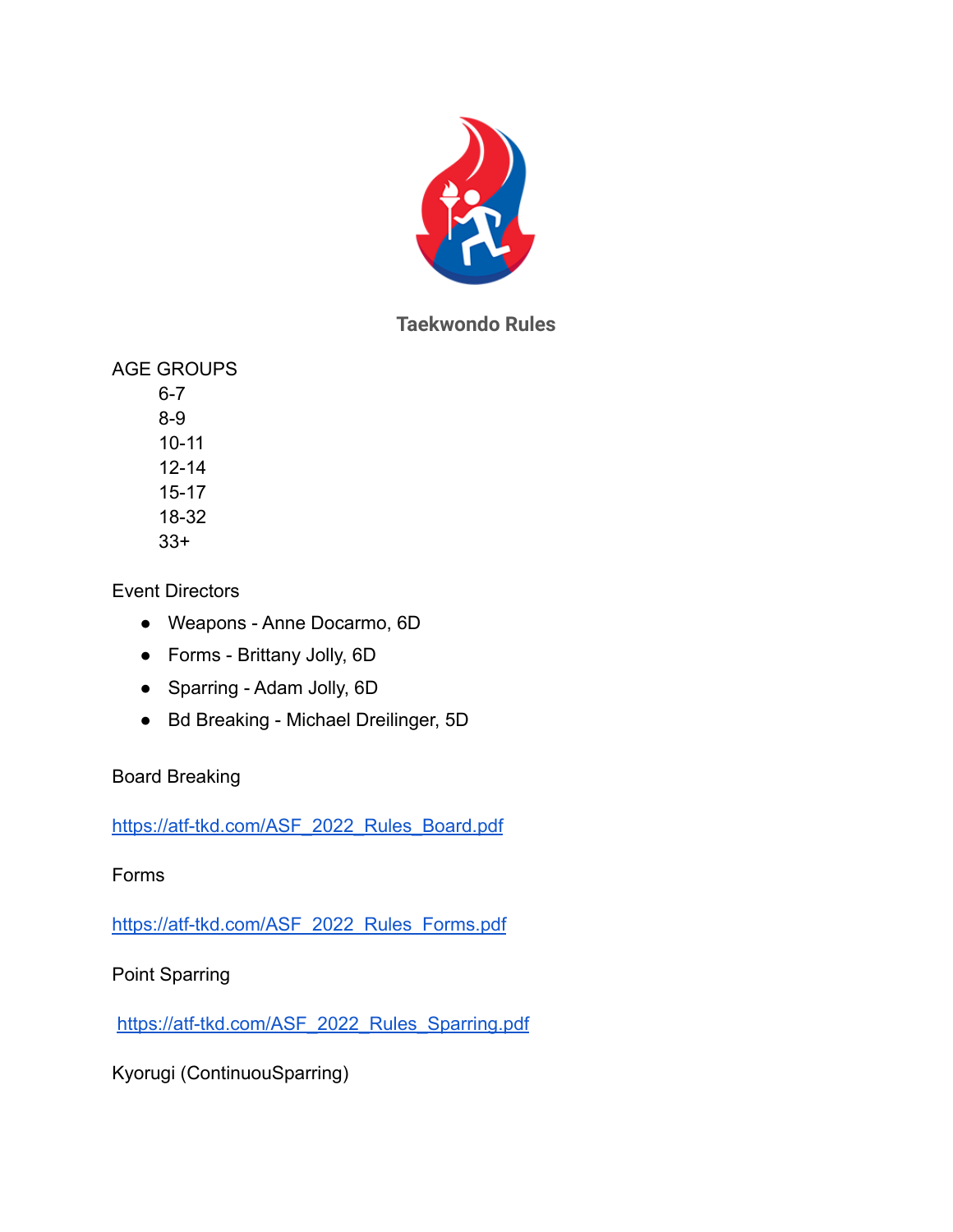[https://www.teamusa.org/-/media/USA\\_Taekwondo/Documents/2020/03-March/Re](https://www.teamusa.org/-/media/USA_Taekwondo/Documents/2020/03-March/Referee-Rules-Update-ALT/2020_Kyorugi_Rules.pdf?la=en&hash=04A2BE7464DFB1B43CB0495CA3AEA7844BFDCCC9) [feree-Rules-Update-ALT/2020\\_Kyorugi\\_Rules.pdf?la=en&hash=04A2BE7464DFB](https://www.teamusa.org/-/media/USA_Taekwondo/Documents/2020/03-March/Referee-Rules-Update-ALT/2020_Kyorugi_Rules.pdf?la=en&hash=04A2BE7464DFB1B43CB0495CA3AEA7844BFDCCC9) [1B43CB0495CA3AEA7844BFDCCC9](https://www.teamusa.org/-/media/USA_Taekwondo/Documents/2020/03-March/Referee-Rules-Update-ALT/2020_Kyorugi_Rules.pdf?la=en&hash=04A2BE7464DFB1B43CB0495CA3AEA7844BFDCCC9)

#### **WEAPONS FORM RULES FOR ALABAMA STATE GAMES 2022**

**This is a first for the Alabama State Games, but we are excited to offer the division and help it grow!**

#### **REGISTRATION DEADLINE**

The registration deadline for Weapons Forms participation will be Friday, June 3, 2022

#### **AGE/RANK BRACKETS**

Age determination will be the age of the competitor on the day of the tournament.

| 4-5 Years          | 6-7 Years   | 8-9 Years   | 10-11 Years |
|--------------------|-------------|-------------|-------------|
| <b>12-14 Years</b> | 15-17 Years | 18-32 Years | $33 +$      |

#### **RANK RULE**

Competitor must compete at their current level. We understand that different schools ranking systems are different**.**

#### **BELT DIVISIONS**

White...10, 9th Gup Yellow...8, 7th Gup Green...6th, 5th Gup Blue, Purple...4th, 3rd Gup Red/Brown2nd, 1st Gup Black...1st Dan +

**Although the Tournament host will do everything in its' power to stay as close as possible to the above ages and belt divisions, participants will be placed in a division where it is deemed the safest for them. Divisions may be further broken down or combined at the discretion of the tournament director. By participating in the 2022 Alabama State Games 2022, competitors' consent to follow the decisions of the tournament officials. Tournament host reserves the right to adjust competition divisions to ensure safety & competitiveness of the participants. Any**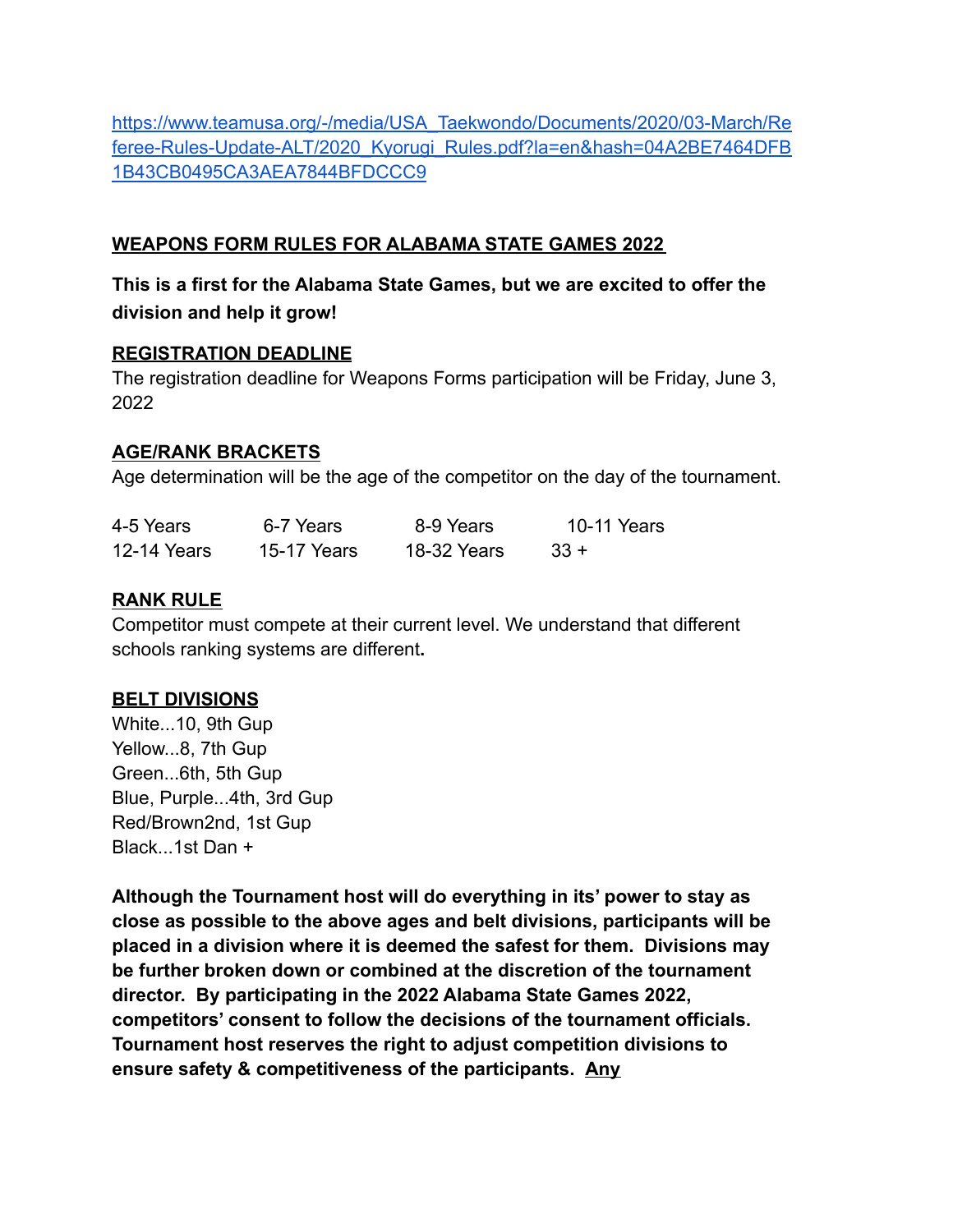### **student/instructor/family member displaying unsportsmanlike conduct will be disqualified immediately!**

# **TRADITIONAL…ALL WEAPON FORMS WILL BE TRADITIONAL AT THIS EVENT; NOT CREATIVE OR EXTREME**

These forms must capture the essence of classic martial arts movements, displaying the traditional techniques, stances, footwork, and weapons. Emphasis is placed on execution of technique, application of technique, balance, speed, power, solid stances, and focus. Forms may be unmodified or modified from what a system or school considers to be the original version of the form; however, the performance of the following movements will result in a downgrade of the form, or upon unanimous vote of the judges, a "no score" as a form inappropriate for the division:

(a) Movements that involve more than a 360-degree spin;

(b) Require the body to be inverted more than parallel to the floor;

(c) More than two kicks with the same leg without putting the foot down in between;

(d) Front or back flips;

- (e) Cartwheels;
- (f) Front or side leg splits;
- (g) Releases of the weapon other than simple hand switches;

(h) or any other gymnastic movements or extreme exhibitions of flexibility or agility with the body or weapon that are deemed in the opinion of the judges to be inappropriate for the division pursuant to the general guidelines set forth here. (EXCEPTION – A Forward Roll is a legal Traditional Technique.)

### **COMPETITOR'S RESPONSIBILITY**

It is the responsibility of the competitor to know the rules and be ready for competition when called to do so. He/she must be suitably attired and at the appropriate ring when competition begins. Three calls will be made for competition at ringside. If the competitor is not at his/her ring ready to compete when competition begins, he/she will not be able to

compete. If a competitor leaves the ring after the competition begins and is not present when his/her name is called to compete, his/her name will be called three times at ringside. If he/she is still not present to compete, he/she will be disqualified.

# **SCORING RULES FOR WEAPONS/MAXIMUM DEVIATION RULE**

Since the high and low scores are not dropped when three officials are used in weapons, the Maximum Deviation Rule limits the impact of a single judge's score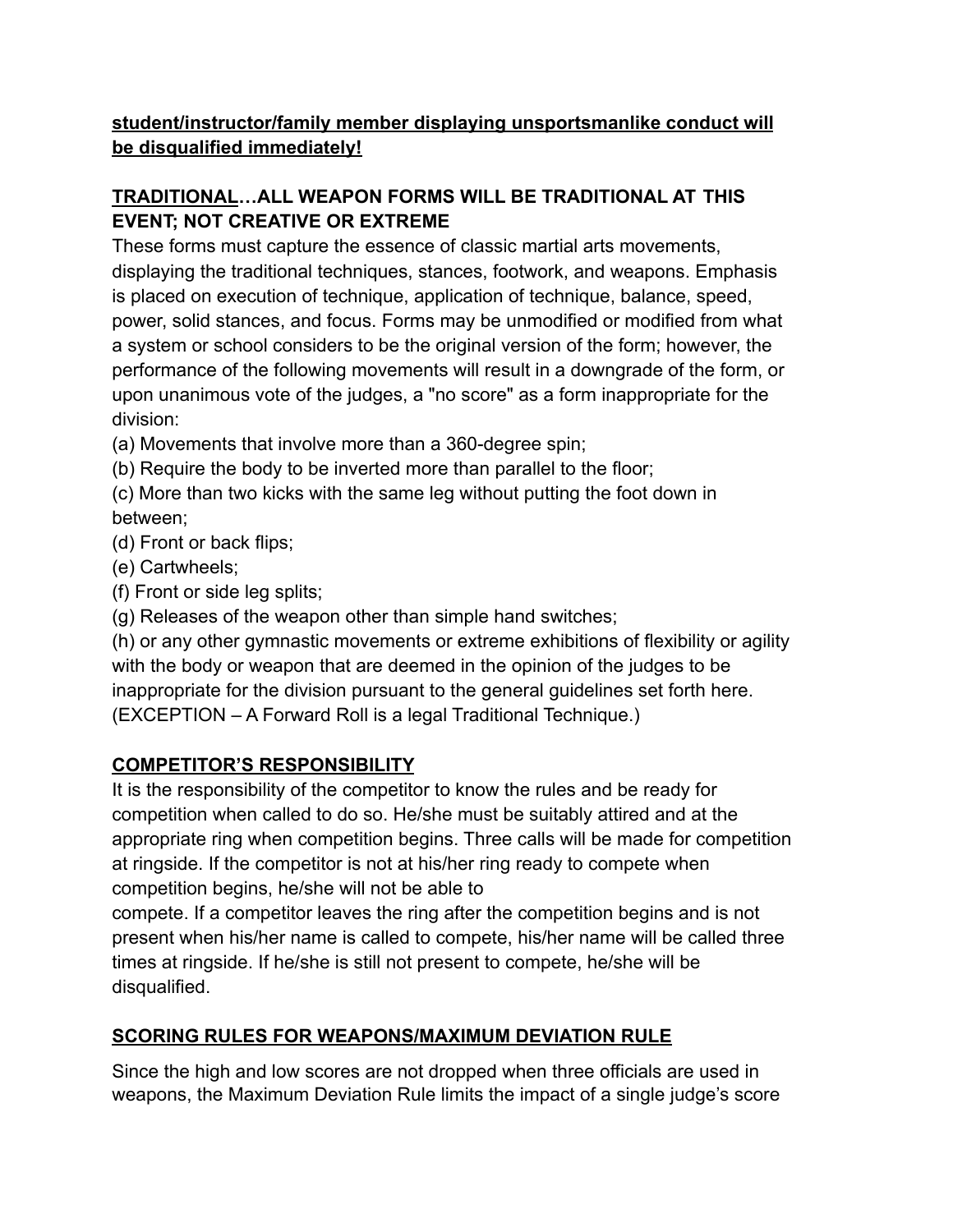to control with his/her high or low score the outcome of placement. The judge's score that is between the other two judges scores (middle score) is considered the middle score.

Once that score has been determined, the other two judges cannot be higher or lower than .02 points of that middle score. If their score is higher or lower than .02, they must adjust their score up or down accordingly to that .02 maximum deviation.

### **SCORING RANGES FOR WEAPONS**

The Scoring range should always be discussed by the center referee and judges before the division starts.

(a) TIES: If there is a tie for 1st thru 4th place, the majority of the judge's scores determine the winner. If there is not a majority of judges for one competitor and one judge or more given the same score for the tied competitor, the judge that gave the same scores must be asked to make a decision and break the tie.

(b) All judges must make scoring decisions by giving different scores to the competitors.

### **DROPPING A WEAPON**

(a) If a Black Belt competitor drops his/her weapon during the eliminations, they will not be scored and will be disqualified. They are encouraged to complete their form but are not required to continue.

(b) If an Under Belt competitor drops his/her weapon during the eliminations, they will be scored and will NOT be disqualified. He or she will receive .05 penalty point deduction for each time he or she drops his/her weapon.

### **TIME LIMIT**

A weapons competitor has a total of 120 seconds-2 minutes to complete their weapons form.

Time starts with the competitor first step, in the ring. Competitors can use two initial launch points to enter the ring; 1) the corner of

the ring; or 2) just outside of the corner. In either case, once a competitor takes their first step time will start.